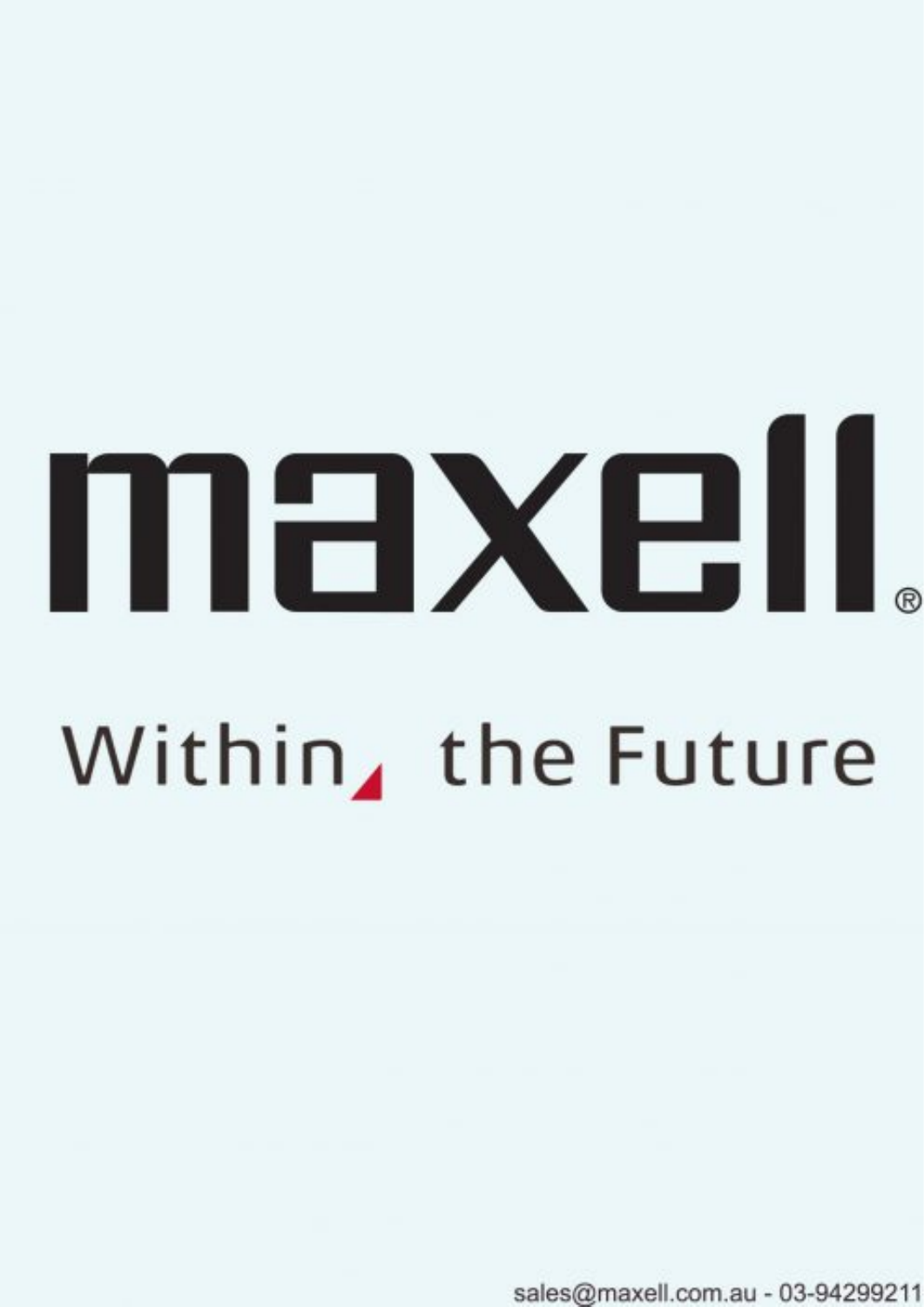# **TABLE OF CONTENTS**

| <b>Cables</b> |  |
|---------------|--|
|---------------|--|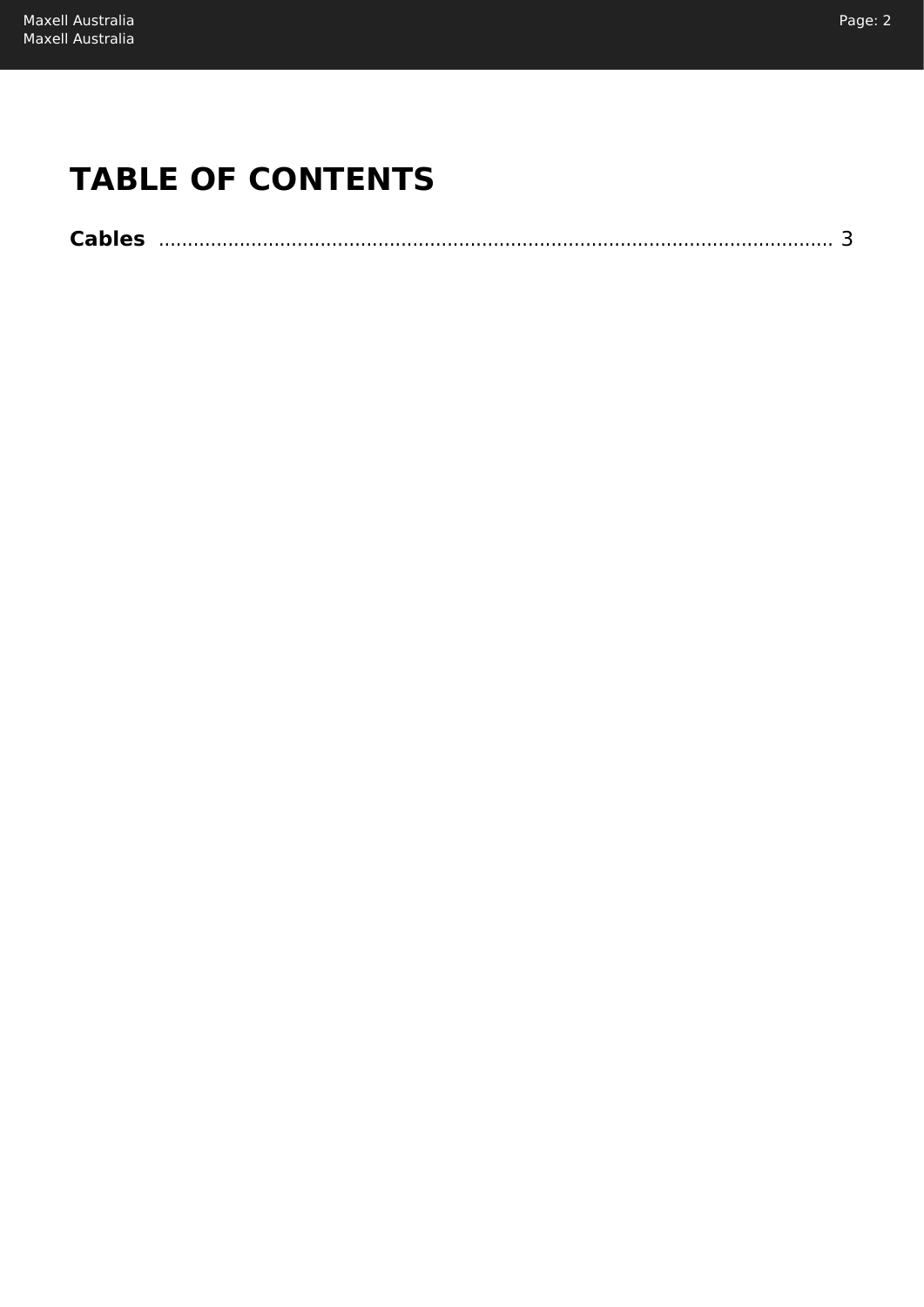# **CABLES**

<span id="page-2-0"></span>

#### **LIGHTNING CONNECTOR TO 3.5MM AUDIO ADAPTER**

[Read More](https://maxell.com.au/shop/cables/audiovideo/lightning-connector-to-3-5mm-audio-adapter/) **SKU:** LAX **Price: Categories:** [Audio&Video,](https://maxell.com.au/product-category/cables/audiovideo/) [Cables,](https://maxell.com.au/product-category/cables/) [Smartphone](https://maxell.com.au/product-category/cables/smartphone/)





#### **3.5MM JACK AUDIO AUX CABLE**

[Read More](https://maxell.com.au/shop/cables/audiovideo/3-5mm-audio-aux-cable/) **SKU:** N/A **Price: Categories:** [Audio&Video,](https://maxell.com.au/product-category/cables/audiovideo/) [Cables](https://maxell.com.au/product-category/cables/)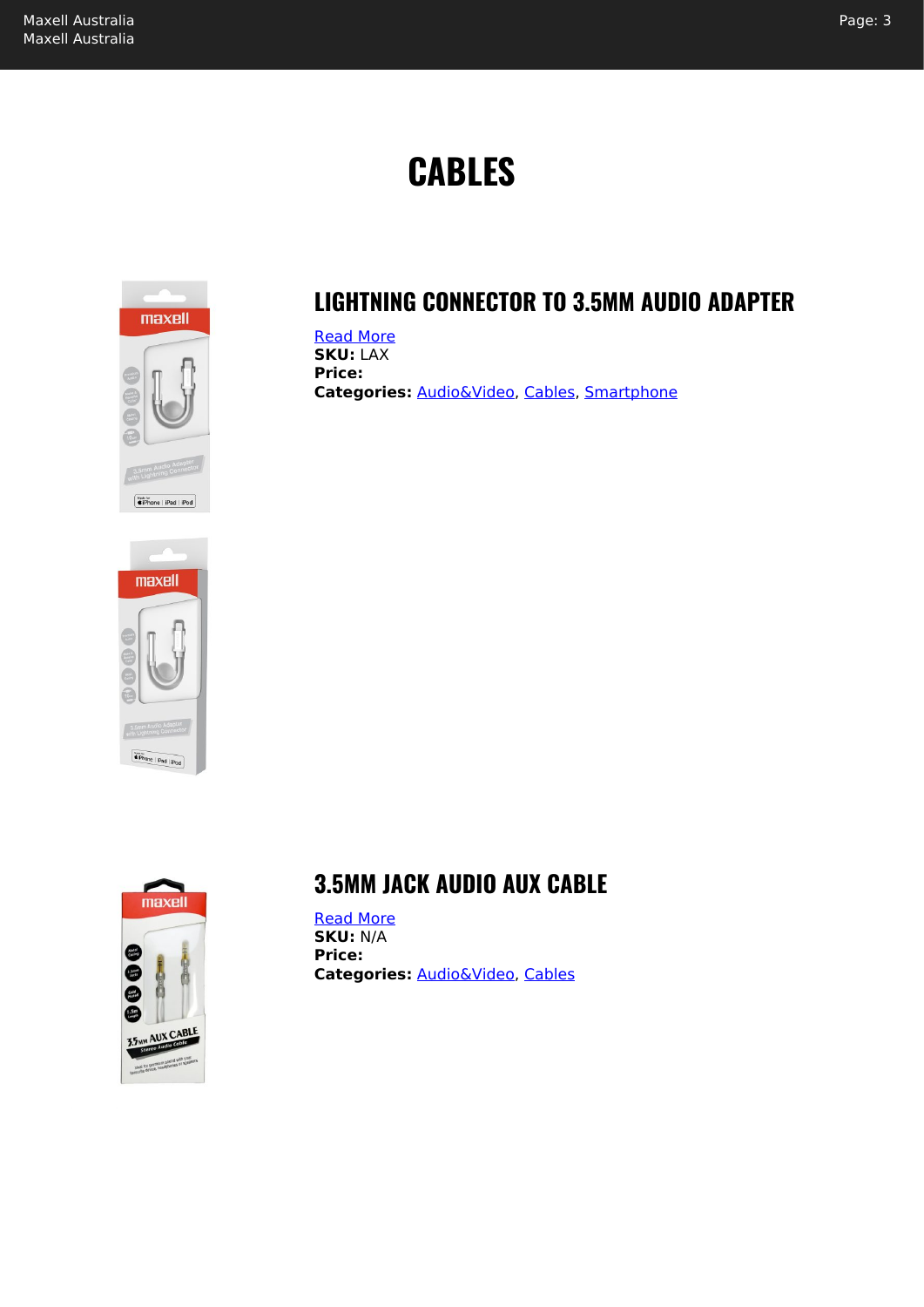



#### **MICRO USB – CABLE – CHARGE AND SYNC**

[Read More](https://maxell.com.au/shop/cables/smartphone/micro-usb-cable-charge-and-sync/) **SKU:** N/A **Price: Categories:** [Cables,](https://maxell.com.au/product-category/cables/) [Smartphone](https://maxell.com.au/product-category/cables/smartphone/)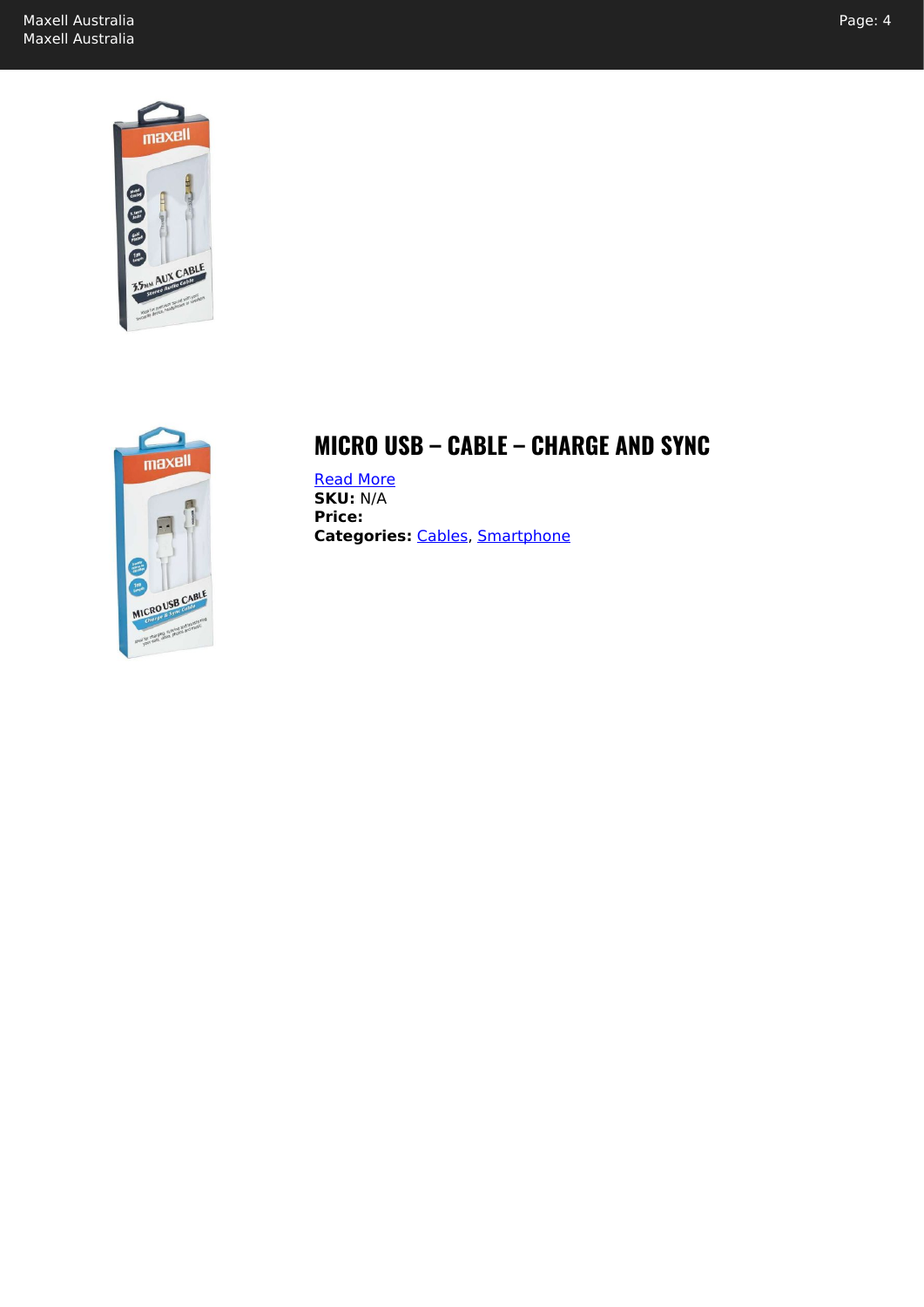Page: 5



## **TYPE C - USB CABLE - CHARGE AND SYNC**

[Read More](https://maxell.com.au/shop/cables/smartphone/type-c-usb-cable/) **SKU:** N/A **Price: Categories:** [Cables,](https://maxell.com.au/product-category/cables/) [Smartphone](https://maxell.com.au/product-category/cables/smartphone/)





#### **HDMI 3D CABLE WITH ETHERNET 4FT**

[Read More](https://maxell.com.au/shop/cables/audiovideo/cable-hdmi-with-ethernet-3d-compatible/) **SKU:** N/A **Price: Categories:** [Audio&Video,](https://maxell.com.au/product-category/cables/audiovideo/) [Cables](https://maxell.com.au/product-category/cables/)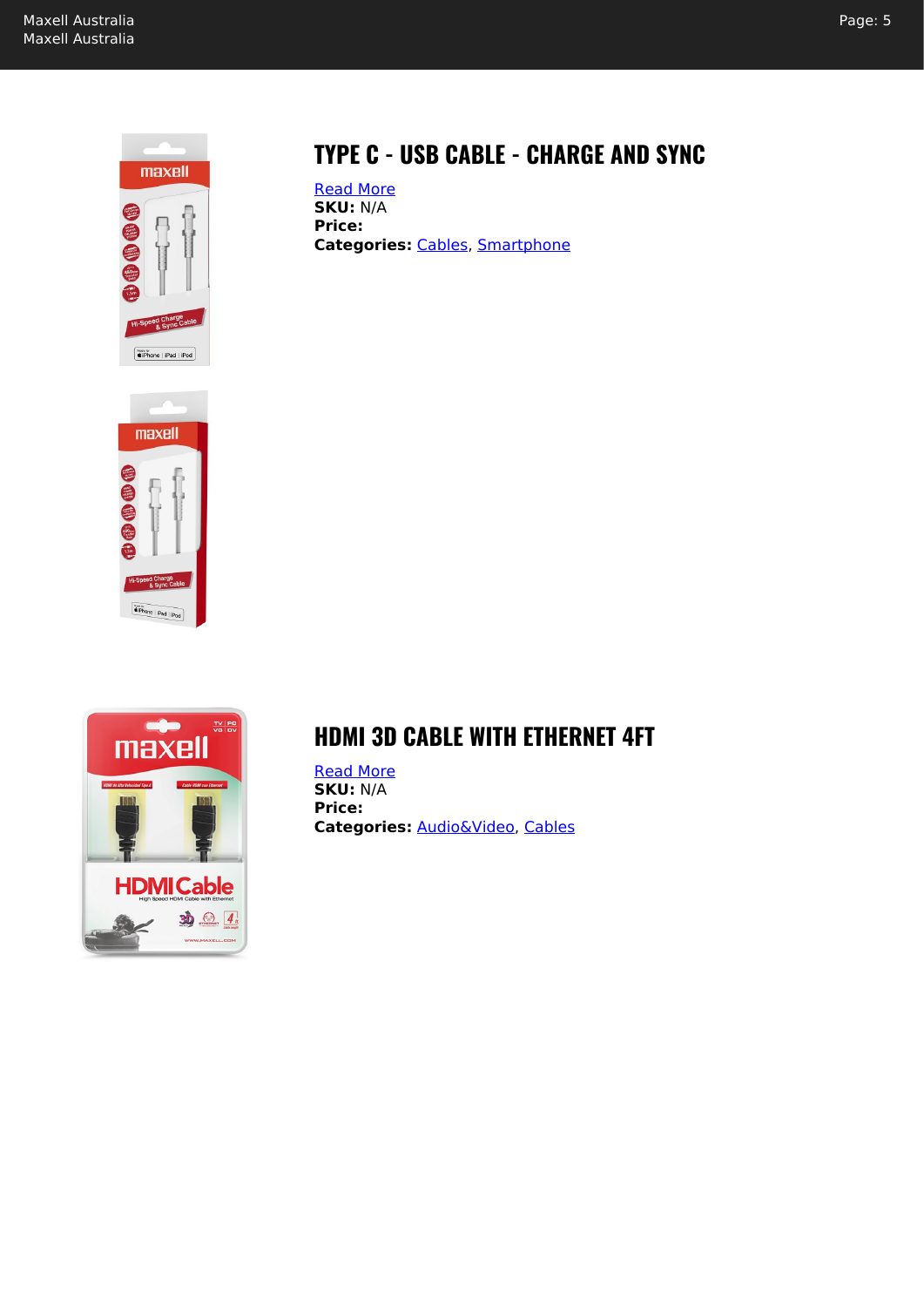

## **HDMI EXTENSION 1.4V HDMI410 3FT**

Model : HDMI410

[Read More](https://maxell.com.au/shop/cables/audiovideo/hdmi-extension-3ft-1-4v-hdmi410/) **SKU:** N/A **Price: Categories:** [Audio&Video,](https://maxell.com.au/product-category/cables/audiovideo/) [Cables](https://maxell.com.au/product-category/cables/)



#### **HDMI 3D, HI SPEED - 1.4V - 6FT**

HDMI600

[Read More](https://maxell.com.au/shop/cables/audiovideo/hdmi-3d-hi-speed-6ft-1-4v/) **SKU:** N/A **Price: Categories:** [Audio&Video,](https://maxell.com.au/product-category/cables/audiovideo/) [Cables](https://maxell.com.au/product-category/cables/)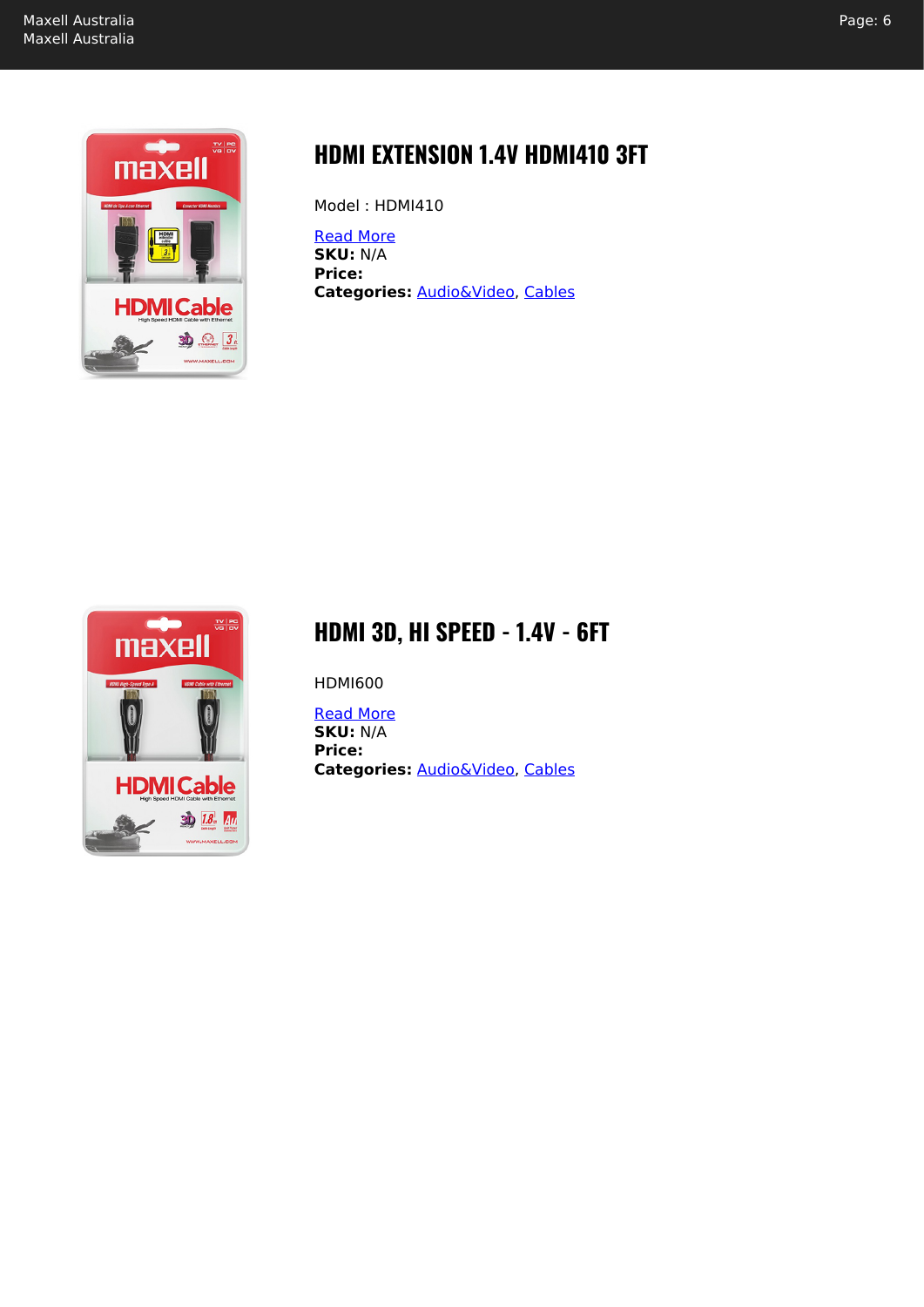

#### **CABLE HDMI – 1.4V ULTRA SLIM 6FT**

1.4v Ultra Slim HDMI700

[Read More](https://maxell.com.au/shop/cables/audiovideo/cable-hdmi-1-4v-ultra-slim-hdmi700/) **SKU:** N/A **Price: Categories:** [Audio&Video,](https://maxell.com.au/product-category/cables/audiovideo/) [Cables](https://maxell.com.au/product-category/cables/)



#### **LIGHTNING CABLE MFI APPROVED**

iPhone lightning cable MFI apple approved

[Read More](https://maxell.com.au/shop/cables/smartphone/lightning-charging-and-data-sync-cable/) **SKU:** N/A **Price: Categories:** [Cables,](https://maxell.com.au/product-category/cables/) [Smartphone](https://maxell.com.au/product-category/cables/smartphone/)